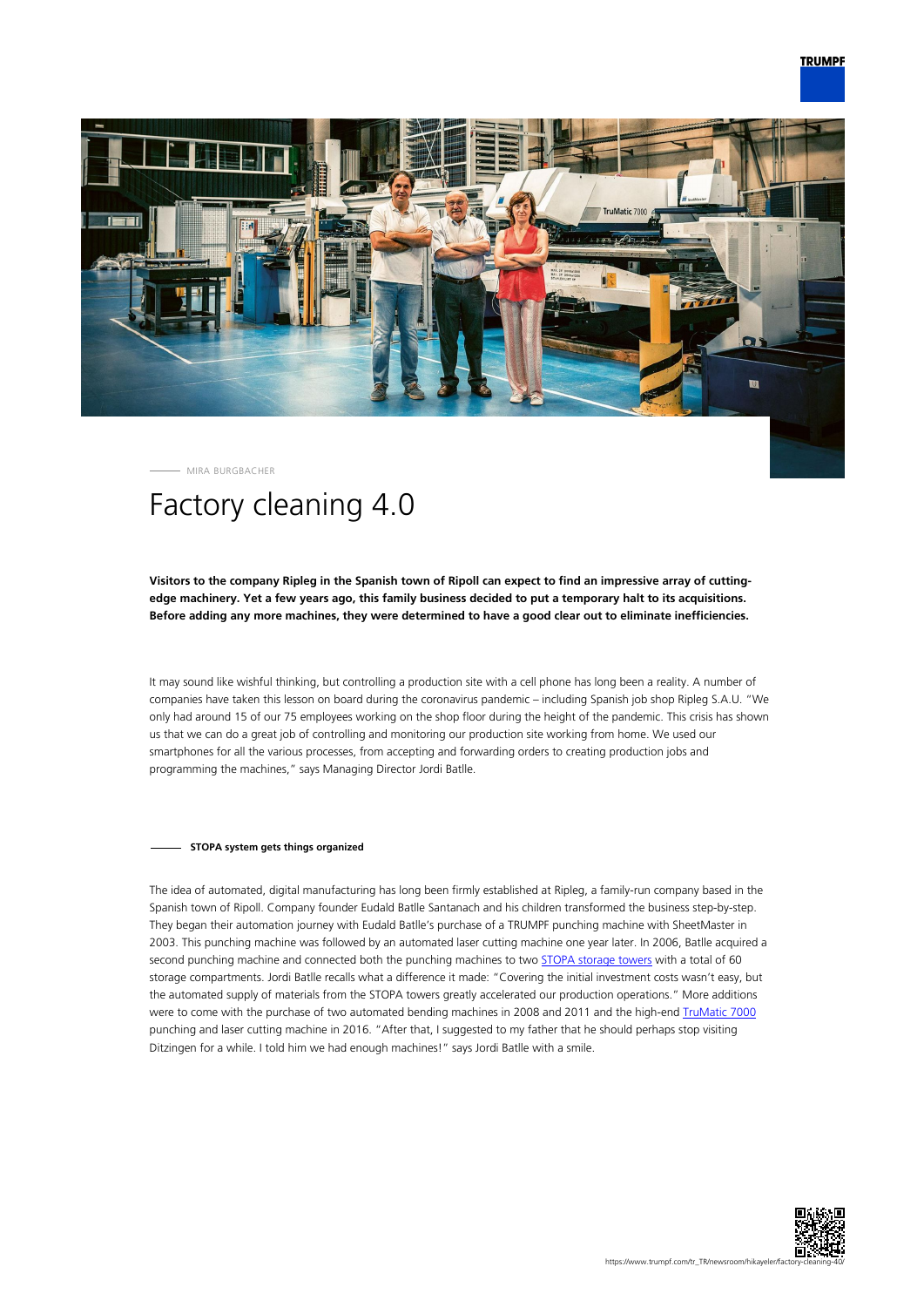

The family business has gained a competitive edge through automation and digitization. Jordi Batlle (right) is in charge of production and technology. His father Eudald Batlle Santanach (center) takes care of the commercial side. Jordi's sister Pilar (left) is responsible of the financial and administration part of the business. (Picture: Javier Corso)



Ripleg focuses on giving good advice. Engineers assist customers in designing highly complex parts and complete assemblies. (Picture: Javier Corso)



Ripleg offers the complete sheet-metal process chain at its 7,000-squaremeter facility. Its portfolio punching and laser cutting, bending, welding, painting and final assembly of products. (Picture: Javier Corso)

![](_page_1_Picture_7.jpeg)

Perfectly coordinated processes increase throughput speeds and maximize on-time delivery performance. (Picture: Javier Corso)

![](_page_1_Picture_9.jpeg)

An impressive range of tools leaves plenty of scope for new punching ideas. (Picture: Javier Corso)

![](_page_1_Picture_11.jpeg)

The automated tool changer guarantees top-notch efficiency. (Picture: Javier Corso)

#### **Streamlining through software**

Even the most efficient machines and the fastest automation components are of little use if a company fails to give its processes enough structure. Ripleg knew that it had to optimize and digitize its production processes step-by-step as well as buying modern machinery. "When we got the TruMatic 7000, we completely reconfigured our shop floor to streamline the production pro-cesses," says Jordi Batlle . Storage capacity increased by another 30 compartments to reach a total of 90, and the TruMatic 7000 was also hooked up to the STOPA system. "We started working with the TruTops Fab production control system in 2008," says Jordi Batlle. "By carefully programming the software, we managed to cut the number of materials we need to have in stock from 180 to today's figure of 70. We've also seen big reductions in material wastage. By fabricating multiple jobs at the same time, we can fit more parts on the same sheet."

![](_page_1_Picture_15.jpeg)

**This new style of manufacturing and the ability to analyze our KPIs has reduced our throughput times by 55 percent.** 

Jordi Batlle, CEO Ripleg S.A.U.

![](_page_1_Picture_18.jpeg)